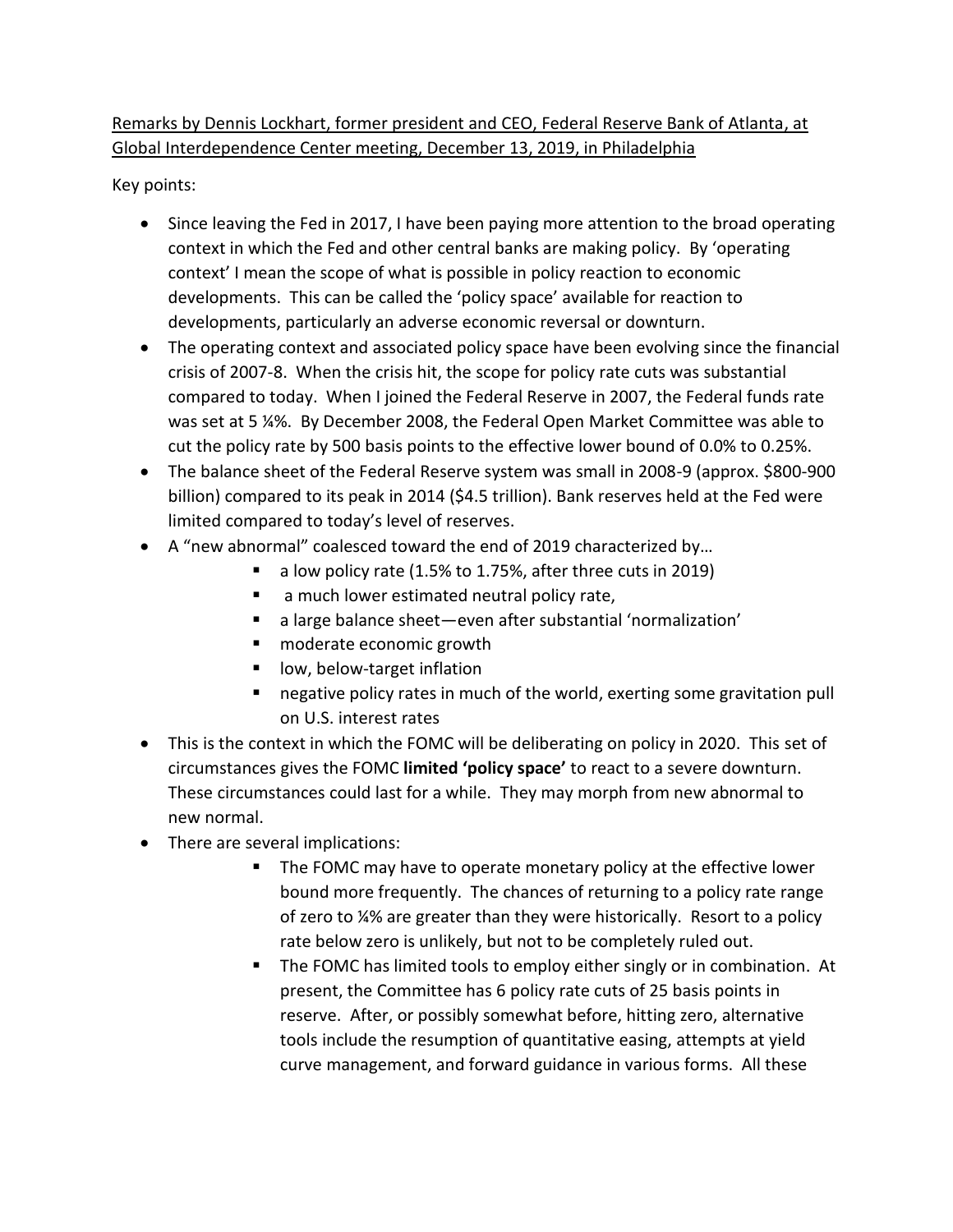tools have some history either in the United States or elsewhere. There are not a lot of new ideas being mentioned in current discussion.

- Two extreme tools may be available—negative policy rates and so-called 'helicopter money'. Neither is likely to be employed in the U.S. except in the most extreme circumstances.
- The potency of available tools is debatable. It has been argued that the U.S. economy is just not that rate-sensitive anymore. The minutes of the October FOMC meeting mentioned a view expressed by some participants that quantitative easing may not be so potent when starting at already low longer-term rates. Negative policy rates in Europe and Japan have certainly not worked miracles.
- Operating monetary policy near the zero lower bound may require a preemptive bias in decision making. This is the 'ounce of prevention' approach mentioned frequently by Chairman Powell over 2019. This approach would necessarily put greater weight on identifiable risks to the economy than signals from current data. While data dependence may remain sacrosanct rhetorically, actual decisions may be made on less fulsome data evidence of what is really happening. Such a pre-emptive bias would entail the risk of false positives. For example, in some, but not all, recent years the first quarter was surprisingly weak. This development presented the Committee the dilemma of having to take the weak data seriously or "look through" first quarter weakness. Going forward, there will be some tension between adherence to data dependence--with its imperative of exercising patience to distinguish signal from noise--and acting pre-emptively to forestall downturns.
- This set of circumstance puts ever more reliance on effective communications with both the financial community and the general public. Now that I am outside the Federal Reserve, it's my opinion that the FOMC and individual policy makers communicate effectively, for the most part, with financial market participants, but not so well with the general public. I doubt that some Fed messaging much penetrates the consciousness and behavior of the broad public. If a major aspect of future Fed communication is an effort to influence the inflation expectations of the broad public, continuing refinement of communication methods must be a priority. I applaud past experimentation with various communication channels and media.
- The theme of this talk has been the FOMC's reality of limited monetary policy space. Add to this one more constraint in responding to a severe downturn—limited fiscal space. Given the current fiscal situation and political dysfunction at the Federal level, it is hard to put high odds on an appropriate fiscal response in combination of the Fed's monetary policy.